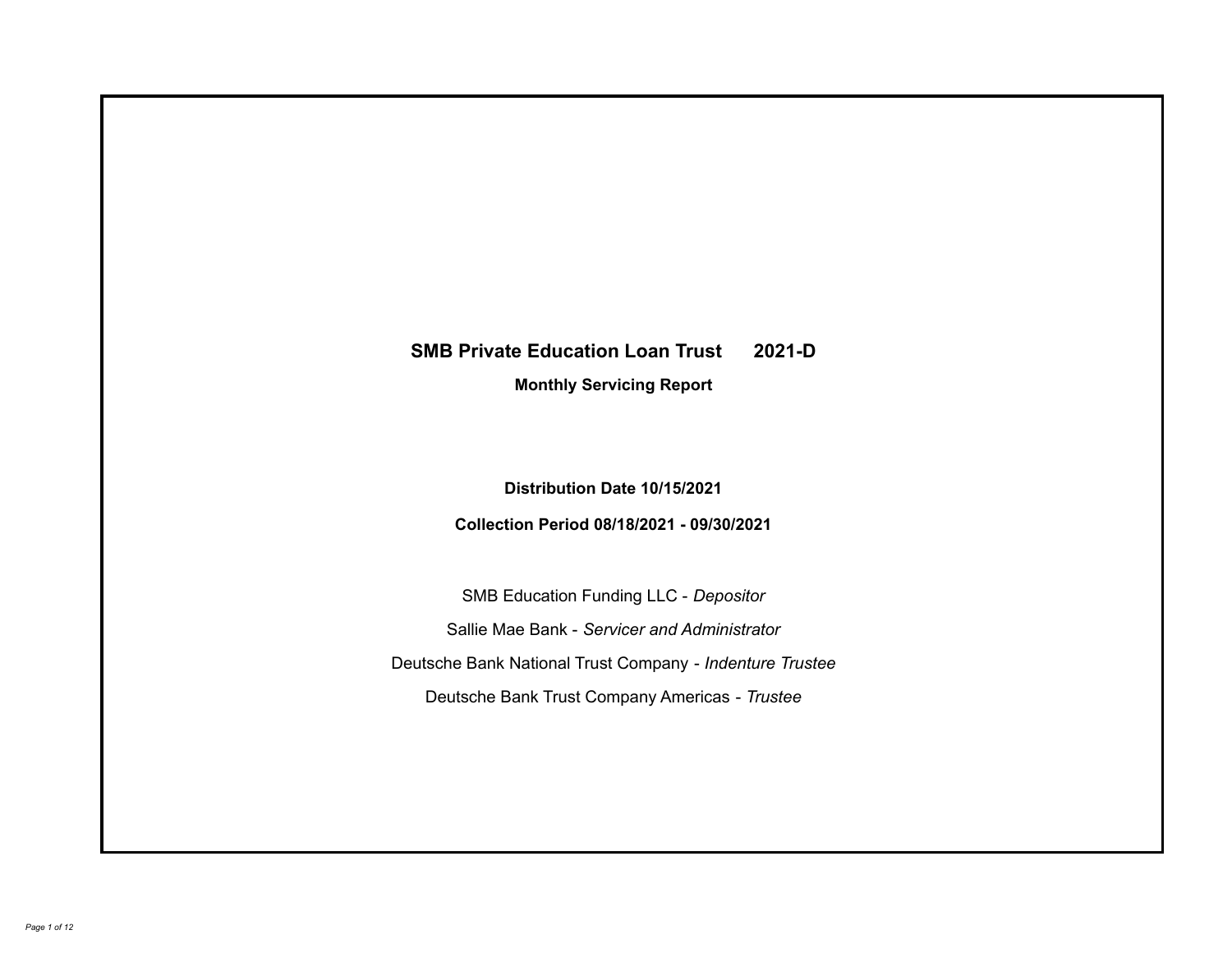A

| <b>Student Loan Portfolio Characteristics</b>                                                                                                                                | <b>Settlement Date</b><br>08/18/2021               | 09/30/2021                                                   |
|------------------------------------------------------------------------------------------------------------------------------------------------------------------------------|----------------------------------------------------|--------------------------------------------------------------|
| <b>Principal Balance</b><br>Interest to be Capitalized Balance                                                                                                               | \$512,648,190.89<br>36,700,624.47                  | \$501,433,532.33<br>38,044,841.43                            |
| Pool Balance                                                                                                                                                                 | \$549,348,815.36                                   | \$539,478,373.76                                             |
| Weighted Average Coupon (WAC)<br>Weighted Average Remaining Term<br>Number of Loans<br>Number of Borrowers<br>Pool Factor<br>Since Issued Total Constant Prepayment Rate (1) | 8.56%<br>142.10<br>42,716<br>41,477<br>1.000000000 | 8.57%<br>142.01<br>42,122<br>40,898<br>0.982032469<br>14.49% |
|                                                                                                                                                                              |                                                    |                                                              |

| <b>Debt Securities</b> | Cusip/Isin | 08/18/2021       | 10/15/2021       |
|------------------------|------------|------------------|------------------|
| A <sub>1</sub> A       | 78449MAA4  | \$382,000,000.00 | \$361,388,001.28 |
| A <sub>1</sub> B       | 78449MAB2  | \$105,000,000.00 | \$99,334,398.26  |
|                        | 78449MAC0  | \$40,000,000.00  | \$40,000,000.00  |

| $\sim$<br>$\mathbf{\tilde{v}}$ | Certificates | <b>Cusip/Isin</b> | 08/18/2021   | 10/15/2021   |
|--------------------------------|--------------|-------------------|--------------|--------------|
|                                | Residual     | 78449MAD8         | \$100,000.00 | \$100,000.00 |

| <b>Account Balances</b> | 08/18/2021   | 10/15/2021   |
|-------------------------|--------------|--------------|
| Reserve Account Balance | 1,400,408.00 | 1,400,408.00 |

| E. | <b>Asset / Liability</b>               | 08/18/2021       | 10/15/2021       |
|----|----------------------------------------|------------------|------------------|
|    | Overcollateralization Percentage       | 4.07%            | 7.18%            |
|    | Specified Overcollateralization Amount | \$109,869,763.07 | \$107,895,674.75 |
|    | Actual Overcollateralization Amount    | \$22,348,815.36  | \$38,755,974.22  |

(1) For additional information, see 'Since Issued CPR Methodology' found in section VIII of this report .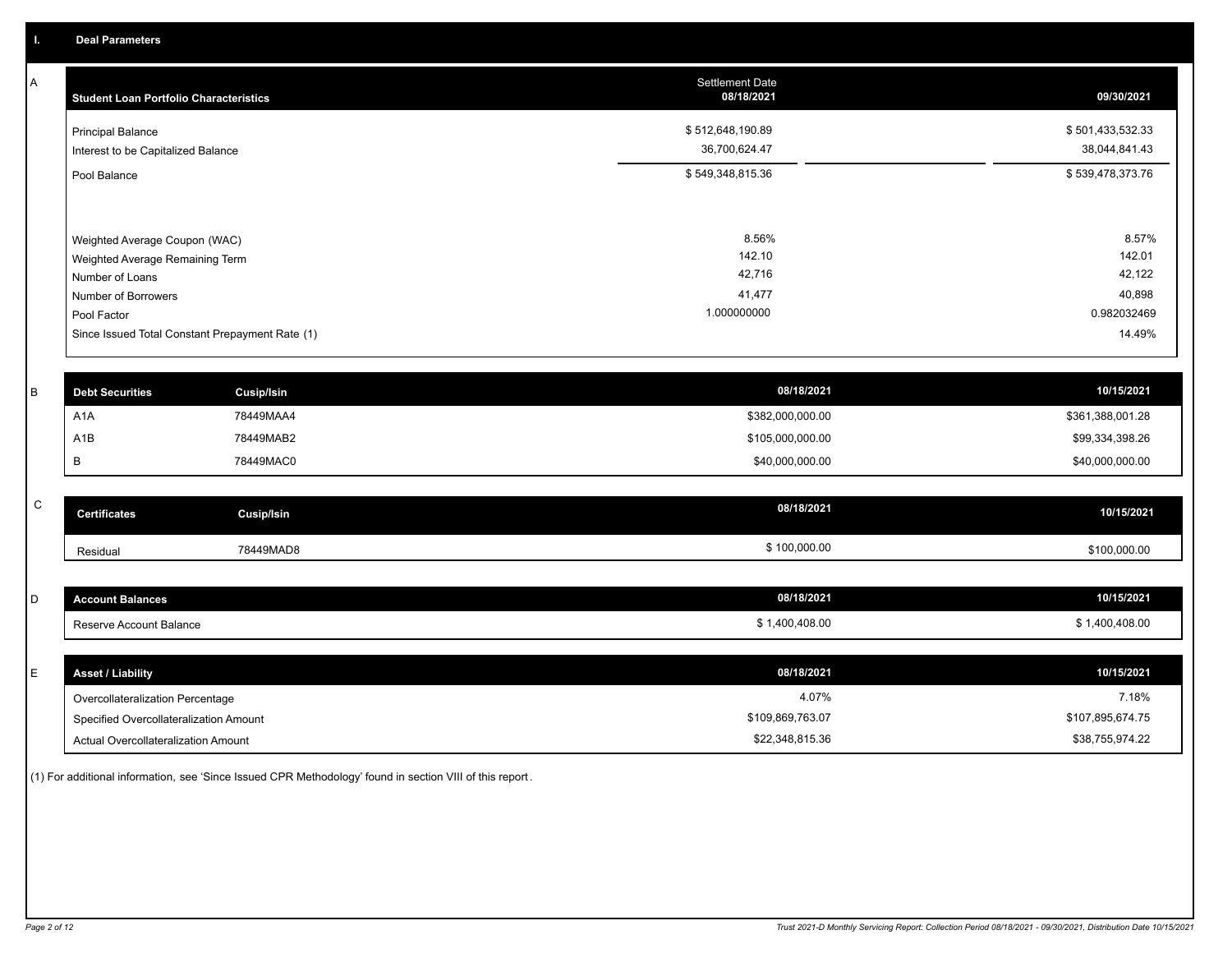## **II. 2021-D Trust Activity 08/18/2021 through 09/30/2021**

| $\mathsf{A}$ | <b>Student Loan Principal Receipts</b> |                 |
|--------------|----------------------------------------|-----------------|
|              | <b>Borrower Principal</b>              | 11,459,543.00   |
|              | Seller Principal Reimbursement         | 0.00            |
|              | Servicer Principal Reimbursement       | 0.00            |
|              | <b>Other Principal Deposits</b>        | 220,830.70      |
|              | <b>Total Principal Receipts</b>        | \$11,680,373.70 |

### B **Student Loan Interest Receipts**

| <b>Total Interest Receipts</b>  | \$2,985,649.24 |
|---------------------------------|----------------|
| Other Interest Deposits         | 5,335.20       |
| Servicer Interest Reimbursement | 0.00           |
| Seller Interest Reimbursement   | 0.00           |
| Borrower Interest               | 2,980,314.04   |

| C       | <b>Recoveries on Realized Losses</b>                             | \$5,175.92      |
|---------|------------------------------------------------------------------|-----------------|
| D       | <b>Investment Income</b>                                         | \$642.28        |
| E.      | <b>Funds Borrowed from Next Collection Period</b>                | \$0.00          |
| F.      | Funds Repaid from Prior Collection Period                        | \$0.00          |
| G       | Loan Sale or Purchase Proceeds                                   | \$0.00          |
| H       | Initial Deposits to Distribution Account                         | \$13,207,027.66 |
|         | <b>Excess Transferred from Other Accounts</b>                    | \$0.00          |
| J       | <b>Borrower Benefit Reimbursements</b>                           | \$0.00          |
| K       | <b>Other Deposits</b>                                            | \$0.00          |
| ┗       | <b>Other Fees Collected</b>                                      | \$0.00          |
| М       | <b>AVAILABLE FUNDS</b>                                           | \$27,878,868.80 |
| N       | Non-Cash Principal Activity During Collection Period             | \$465,715.14    |
| $\circ$ | Aggregate Purchased Amounts by the Depositor, Servicer or Seller | \$226,165.90    |
| P       | Aggregate Loan Substitutions                                     | \$0.00          |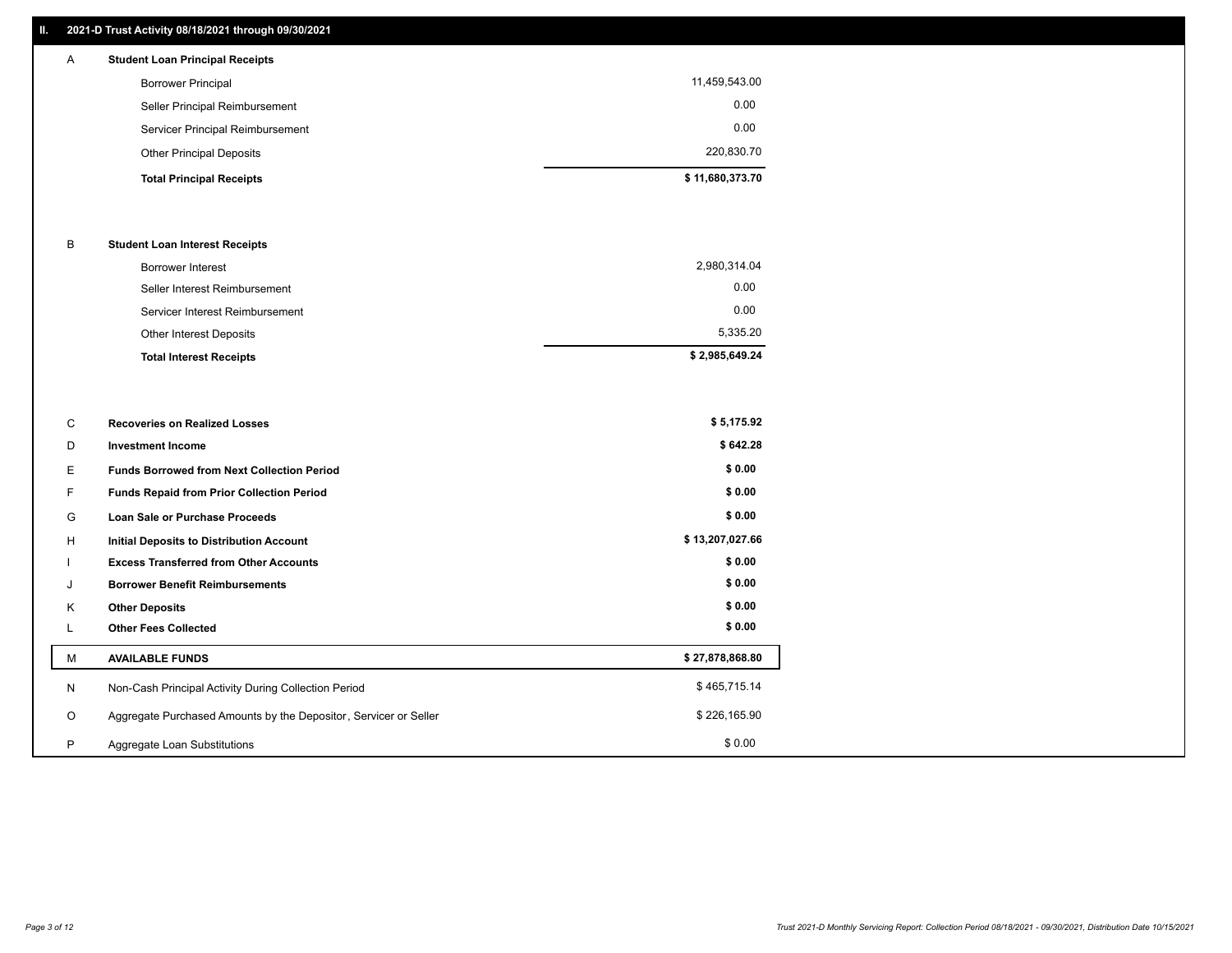### **Loans by Repayment Status**

|                   |                       |                          |         | 09/30/2021                                                       |                |                            |
|-------------------|-----------------------|--------------------------|---------|------------------------------------------------------------------|----------------|----------------------------|
|                   |                       | <b>Wtd Avg</b><br>Coupon | # Loans | <b>Principal and</b><br><b>Interest Accrued</b><br>to Capitalize | % of Principal | % of Loans in<br>Repay (1) |
| INTERIM:          | IN SCHOOL             | 9.63%                    | 6,504   | \$86,989,884.20                                                  | 16.125%        | $-$ %                      |
|                   | <b>GRACE</b>          | 9.49%                    | 3,095   | \$42,989,626.94                                                  | 7.969%         | $-$ %                      |
|                   | <b>DEFERMENT</b>      | 8.98%                    | 1,880   | \$25,438,477.21                                                  | 4.715%         | $-$ %                      |
| <b>REPAYMENT:</b> | <b>CURRENT</b>        | 8.17%                    | 29,356  | \$365,669,874.16                                                 | 67.782%        | 95.212%                    |
|                   | 30-59 DAYS DELINQUENT | 8.81%                    | 380     | \$5,410,589.01                                                   | 1.003%         | 1.409%                     |
|                   | 60-89 DAYS DELINQUENT | 8.70%                    | 189     | \$2,671,276.80                                                   | 0.495%         | 0.696%                     |
|                   | 90+ DAYS DELINQUENT   | 8.92%                    | 90      | \$1,270,029.35                                                   | 0.235%         | 0.331%                     |
|                   | <b>FORBEARANCE</b>    | 8.91%                    | 628     | \$9,038,616.09                                                   | 1.675%         | 2.353%                     |
| <b>TOTAL</b>      |                       |                          | 42,122  | \$539,478,373.76                                                 | 100.00%        | 100.00%                    |

Percentages may not total 100% due to rounding \*

1 Loans classified in "Repayment" include any loan for which interim interest only, \$25 fixed payments or full principal and interest payments are due.

|                |                                                |                          |         |                                                                  | <b>Loans by Borrower Status</b> |                                |
|----------------|------------------------------------------------|--------------------------|---------|------------------------------------------------------------------|---------------------------------|--------------------------------|
|                |                                                |                          |         | 09/30/2021                                                       |                                 |                                |
|                |                                                | <b>Wtd Avg</b><br>Coupon | # Loans | <b>Principal and</b><br><b>Interest Accrued</b><br>to Capitalize | % of Principal                  | % of Loans in<br>P&I Repay (2) |
| INTERIM:       | IN SCHOOL                                      | 9.09%                    | 13,033  | \$178,862,663.59                                                 | 33.155%                         | $-$ %                          |
|                | <b>GRACE</b>                                   | 8.93%                    | 6,214   | \$87,121,257.01                                                  | 16.149%                         | $-$ %                          |
|                | <b>DEFERMENT</b>                               | 8.53%                    | 3,385   | \$46,181,750.80                                                  | 8.560%                          | $-$ %                          |
| P&I REPAYMENT: | <b>CURRENT</b>                                 | 7.97%                    | 18,278  | \$209,980,558.43                                                 | 38.923%                         | 92.375%                        |
|                | 30-59 DAYS DELINQUENT                          | 8.79%                    | 327     | \$4,715,682.81                                                   | 0.874%                          | 2.075%                         |
|                | 60-89 DAYS DELINQUENT                          | 8.63%                    | 172     | \$2,368,760.05                                                   | 0.439%                          | 1.042%                         |
|                | 90+ DAYS DELINQUENT                            | 8.82%                    | 85      | \$1,209,084.98                                                   | 0.224%                          | 0.532%                         |
|                | <b>FORBEARANCE</b>                             | 8.91%                    | 628     | \$9,038,616.09                                                   | 1.675%                          | 3.976%                         |
| <b>TOTAL</b>   |                                                |                          | 42,122  | \$539,478,373.76                                                 | 100.00%                         | 100.00%                        |
| $\star$        | Percentages may not total 100% due to rounding |                          |         |                                                                  |                                 |                                |

2 Loans classified in "P&I Repayment" includes only those loans for which scheduled principal and interest payments are due.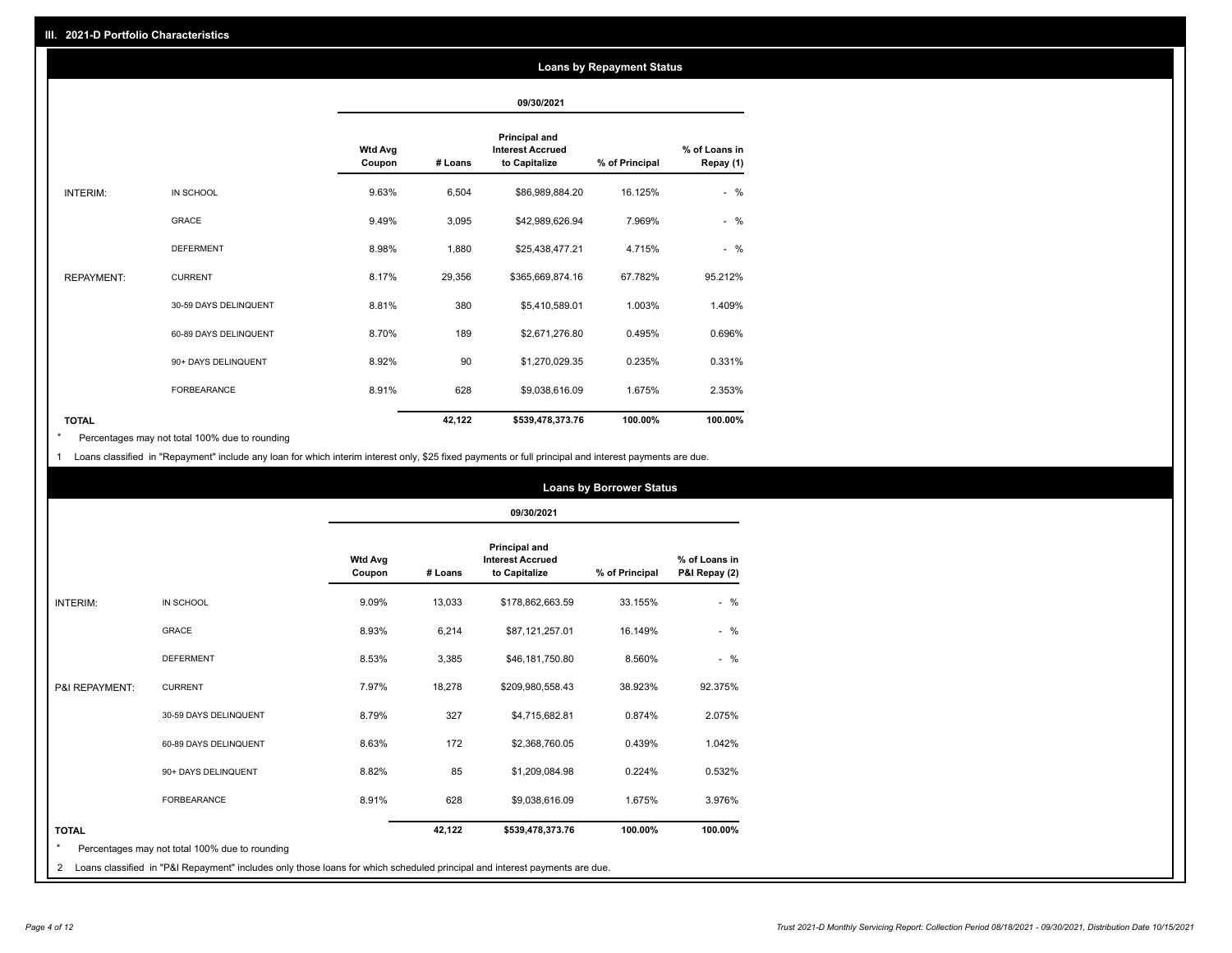|                                                               | 9/30/2021        |
|---------------------------------------------------------------|------------------|
| Pool Balance                                                  | \$539,478,373.76 |
| Total # Loans                                                 | 42,122           |
| Total # Borrowers                                             | 40.898           |
| <b>Weighted Average Coupon</b>                                | 8.57%            |
| Weighted Average Remaining Term                               | 142.01           |
| Percent of Pool - Cosigned                                    | 91.9%            |
| Percent of Pool - Non Cosigned                                | 8.1%             |
| Borrower Interest Accrued for Period                          | \$5,180,122.61   |
| <b>Outstanding Borrower Interest Accrued</b>                  | \$40,882,118.15  |
| Gross Principal Realized Loss - Periodic *                    | \$185,556.79     |
| Gross Principal Realized Loss - Cumulative *                  | \$185,556.79     |
| Recoveries on Realized Losses - Periodic                      | \$5,175.92       |
| Recoveries on Realized Losses - Cumulative                    | \$5,175.92       |
| Net Losses - Periodic                                         | \$180,380.87     |
| Net Losses - Cumulative                                       | \$180,380.87     |
| Non-Cash Principal Activity - Capitalized Interest            | \$653,844.71     |
| Since Issued Total Constant Prepayment Rate (CPR) (1)         | 14.49%           |
| Loan Substitutions                                            | \$0.00           |
| <b>Cumulative Loan Substitutions</b>                          | \$0.00           |
| <b>Unpaid Servicing Fees</b>                                  | \$0.00           |
| <b>Unpaid Administration Fees</b>                             | \$0.00           |
| <b>Unpaid Carryover Servicing Fees</b>                        | \$0.00           |
| Note Interest Shortfall                                       | \$0.00           |
| Loans in Modification                                         | \$16,210,433.61  |
| % of Loans in Modification as a % of Loans in Repayment (P&I) | 7.43%            |

| 1.02% |
|-------|
|       |
| 0.03% |
|       |

\* In accordance with the Servicer's current policies and procedures, after September 1, 2017 loans subject to bankruptcy claims generally will not be reported as a charged- off unless and until they are delinquent for 120

(1) For additional information, see 'Since Issued CPR Methodology' found in section VIII of this report .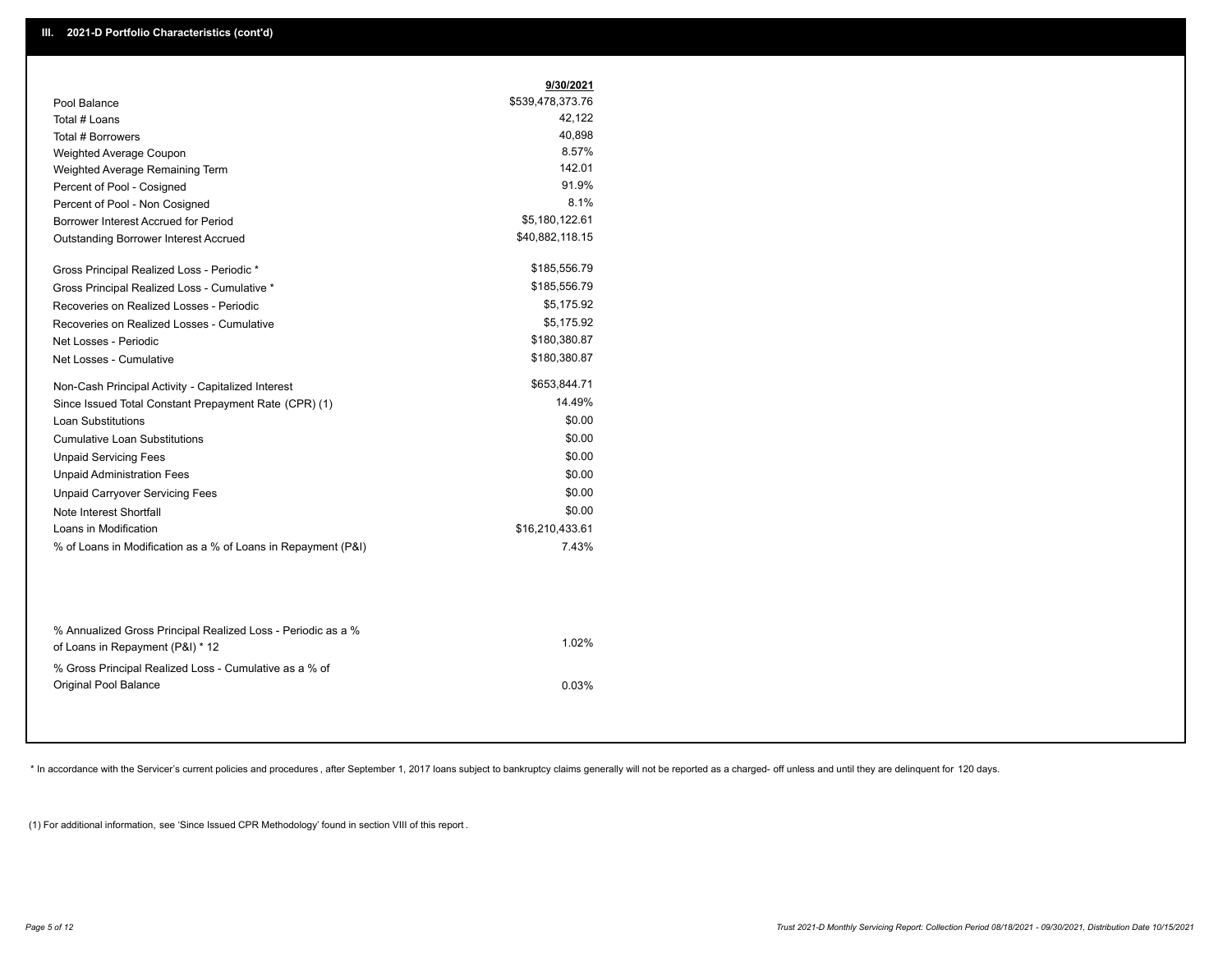# **Loan Program**

A

|                                    | Weighted<br>Average | # LOANS  | <b>\$ AMOUNT</b> | $%$ *    |
|------------------------------------|---------------------|----------|------------------|----------|
| - Smart Option Interest-Only Loans | 7.34%               | 10,401   | \$106,585,082.98 | 19.757%  |
| - Smart Option Fixed Pay Loans     | 8.59%               | 10,502   | \$166,908,545.47 | 30.939%  |
| - Smart Option Deferred Loans      | 9.04%               | 21.219   | \$265,984,745.31 | 49.304%  |
| - Other Loan Programs              | $0.00\%$            | $\Omega$ | \$0.00           | 0.000%   |
| <b>Total</b>                       | 8.57%               | 42.122   | \$539,478,373.76 | 100.000% |

\* Percentages may not total 100% due to rounding

B

C

**Index Type**

|                       | Weighted<br>Average | # LOANS | <b>\$ AMOUNT</b> | % *       |
|-----------------------|---------------------|---------|------------------|-----------|
| - Fixed Rate Loans    | 9.46%               | 19,996  | \$269,793,055.51 | 50.010%   |
| - LIBOR Indexed Loans | 7.67%               | 22,126  | \$269,685,318.25 | 49.990%   |
| - Other Index Rates   | $0.00\%$            |         | \$0.00           | $0.000\%$ |
| <b>Total</b>          | 8.57%               | 42,122  | \$539,478,373.76 | 100.000%  |

\* Percentages may not total 100% due to rounding

# **Weighted Average Recent FICO**

| 1,897<br>2,305<br>4,867<br>9,938 | \$22,607,254.95<br>\$27,854,278.05<br>\$60,974,160.80 | 4.191%<br>5.163%<br>11.302% |
|----------------------------------|-------------------------------------------------------|-----------------------------|
|                                  |                                                       |                             |
|                                  |                                                       |                             |
|                                  |                                                       |                             |
|                                  | \$128,928,065.42                                      | 23.899%                     |
| 23,113                           | \$299,095,975.54                                      | 55.442%                     |
| $\overline{2}$                   | \$18,639.00                                           | 0.003%                      |
| 42,122                           | \$539,478,373.76                                      | 100.000%                    |
|                                  |                                                       |                             |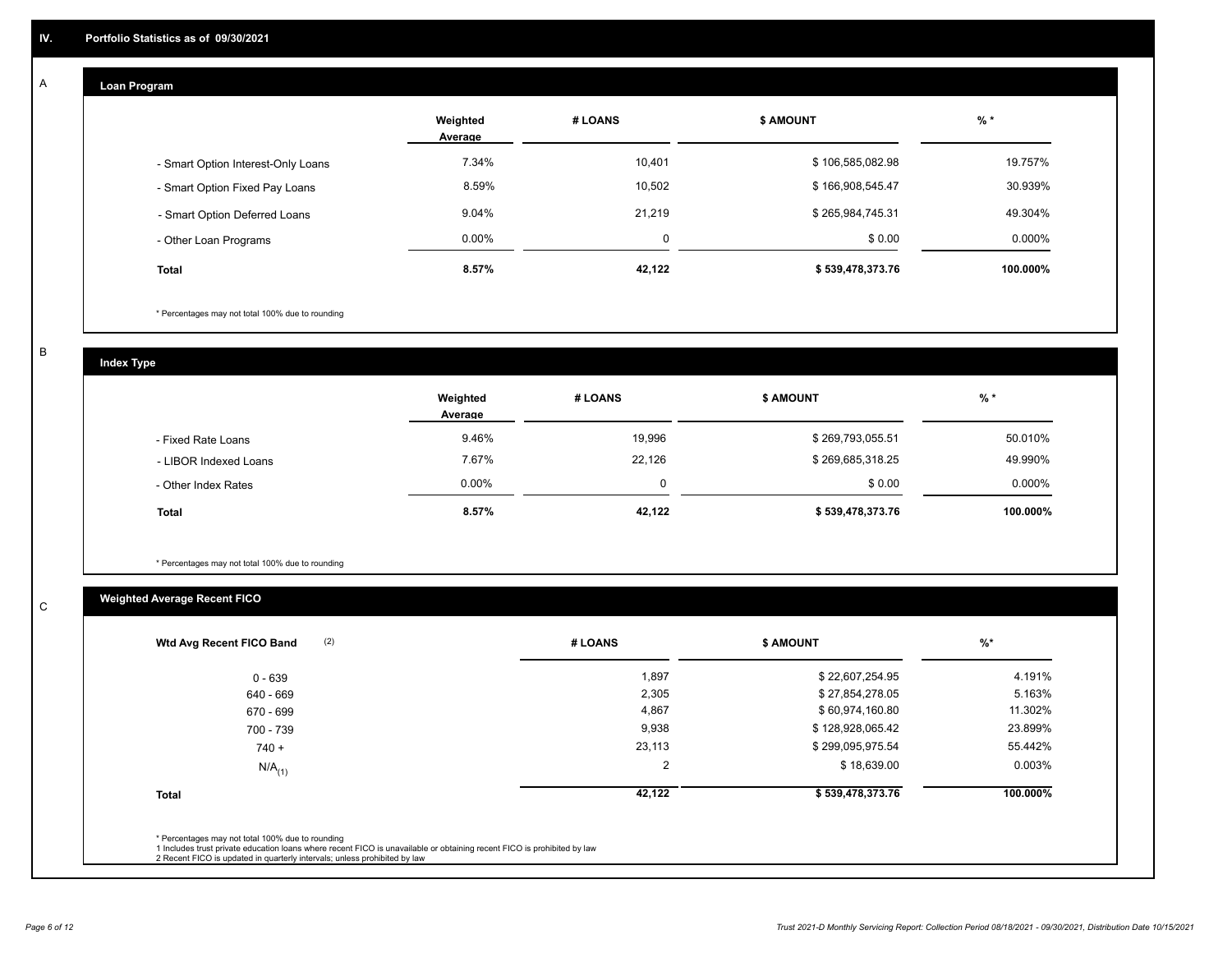| V. |       | 2021-D Reserve Account and Principal Distribution Calculations                       |                  |  |
|----|-------|--------------------------------------------------------------------------------------|------------------|--|
| А. |       | <b>Reserve Account</b>                                                               |                  |  |
|    |       | Specified Reserve Account Balance                                                    | \$1,400,408.00   |  |
|    |       | <b>Actual Reserve Account Balance</b>                                                | \$1,400,408.00   |  |
| В. |       | <b>Principal Distribution Amount</b>                                                 |                  |  |
|    | i.    | Class A Notes Outstanding                                                            | \$487,000,000.00 |  |
|    | ii.   | Pool Balance                                                                         | \$539,478,373.76 |  |
|    | iii.  | First Priority Principal Distribution Amount (i - ii)                                | \$0.00           |  |
|    | iv.   | Class A and B Notes Outstanding                                                      | \$527,000,000.00 |  |
|    | ۷.    | First Priority Principal Distribution Amount                                         | \$0.00           |  |
|    | vi.   | Pool Balance                                                                         | \$539,478,373.76 |  |
|    | vii.  | Specified Overcollateralization Amount                                               | \$107,895,674.75 |  |
|    | viii. | Regular Principal Distribution Amount (if (iv > 0, (iv - v) - (vi - vii))            | \$95,417,300.99  |  |
|    | ix.   | Pool Balance                                                                         | \$539,478,373.76 |  |
|    | х.    | 10% of Initial Pool Balance                                                          | \$54,934,881.54  |  |
|    | xi.   | First Priority Principal Distribution Amount                                         | \$0.00           |  |
|    | xii.  | Regular Principal Distribution Amount                                                | \$95,417,300.99  |  |
|    | xiii. | Available Funds (after payment of waterfall items A through I)                       | \$0.00           |  |
|    |       | xiv. Additional Principal Distribution Amount (if(vi <= x,min(xiii, vi - xi - xii))) | \$0.00           |  |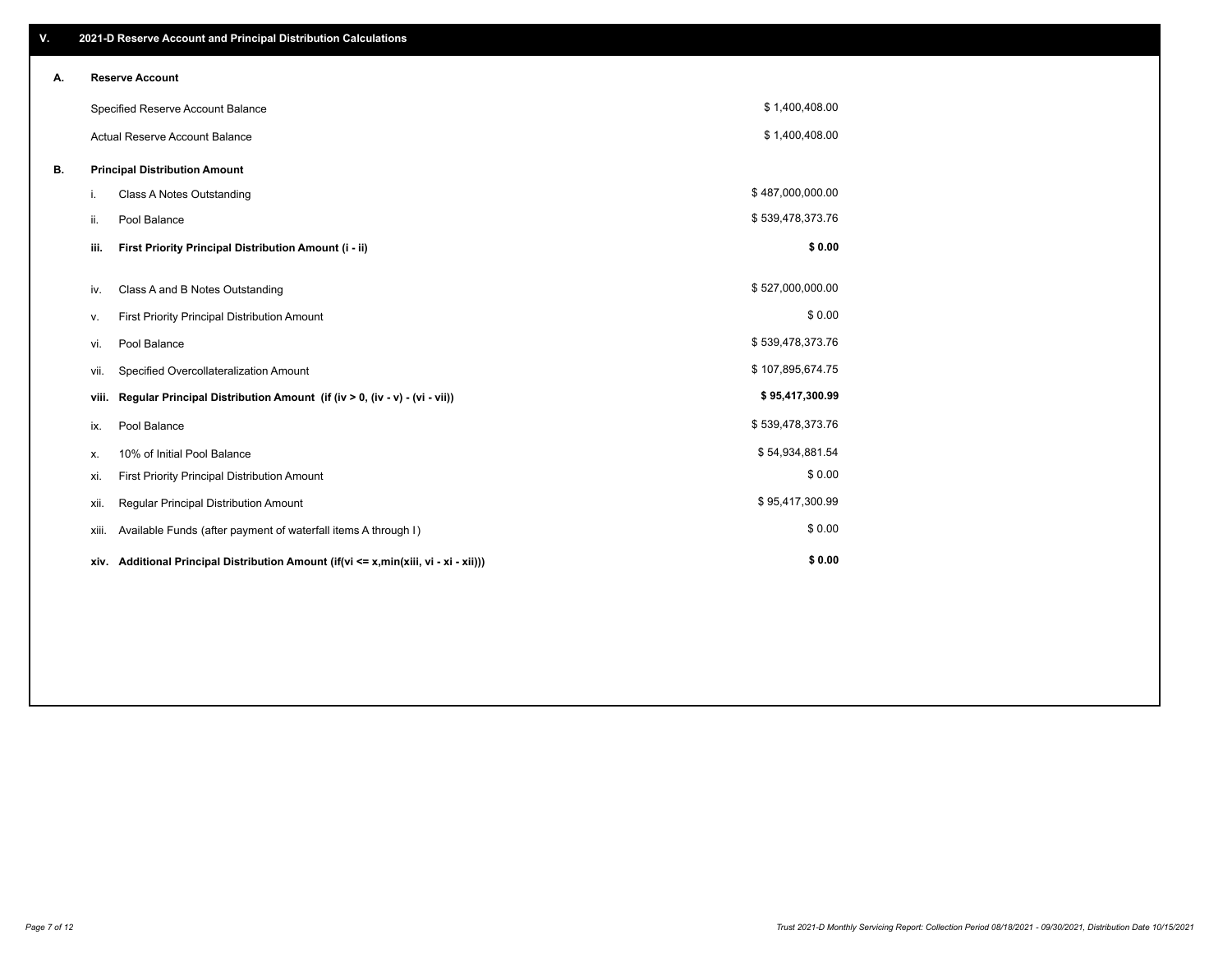|    |                                                         | Paid            | <b>Funds Balance</b> |
|----|---------------------------------------------------------|-----------------|----------------------|
|    | <b>Total Available Funds</b>                            |                 | \$27,878,868.80      |
| A  | <b>Trustee Fees</b>                                     | \$25,875.00     | \$27,852,993.80      |
| В  | <b>Servicing Fees</b>                                   | \$493,812.42    | \$27,359,181.38      |
| C  | i. Administration Fees                                  | \$8,333.00      | \$27,350,848.38      |
|    | ii. Unreimbursed Administrator Advances plus any Unpaid | \$0.00          | \$27,350,848.38      |
| D  | Class A Noteholders Interest Distribution Amount        | \$926,947.92    | \$26,423,900.46      |
| E. | <b>First Priority Principal Payment</b>                 | \$0.00          | \$26,423,900.46      |
| F. | Class B Noteholders Interest Distribution Amount        | \$146,300.00    | \$26,277,600.46      |
| G  | <b>Reinstatement Reserve Account</b>                    | \$0.00          | \$26,277,600.46      |
| H  | <b>Regular Principal Distribution</b>                   | \$26,277,600.46 | \$0.00               |
|    | <b>Carryover Servicing Fees</b>                         | \$0.00          | \$0.00               |
| J  | Additional Principal Distribution Amount                | \$0.00          | \$0.00               |
| K  | Unpaid Expenses of Trustee                              | \$0.00          | \$0.00               |
|    | Unpaid Expenses of Administrator                        | \$0.00          | \$0.00               |
| М  | Remaining Funds to the Residual Certificateholders      | \$0.00          | \$0.00               |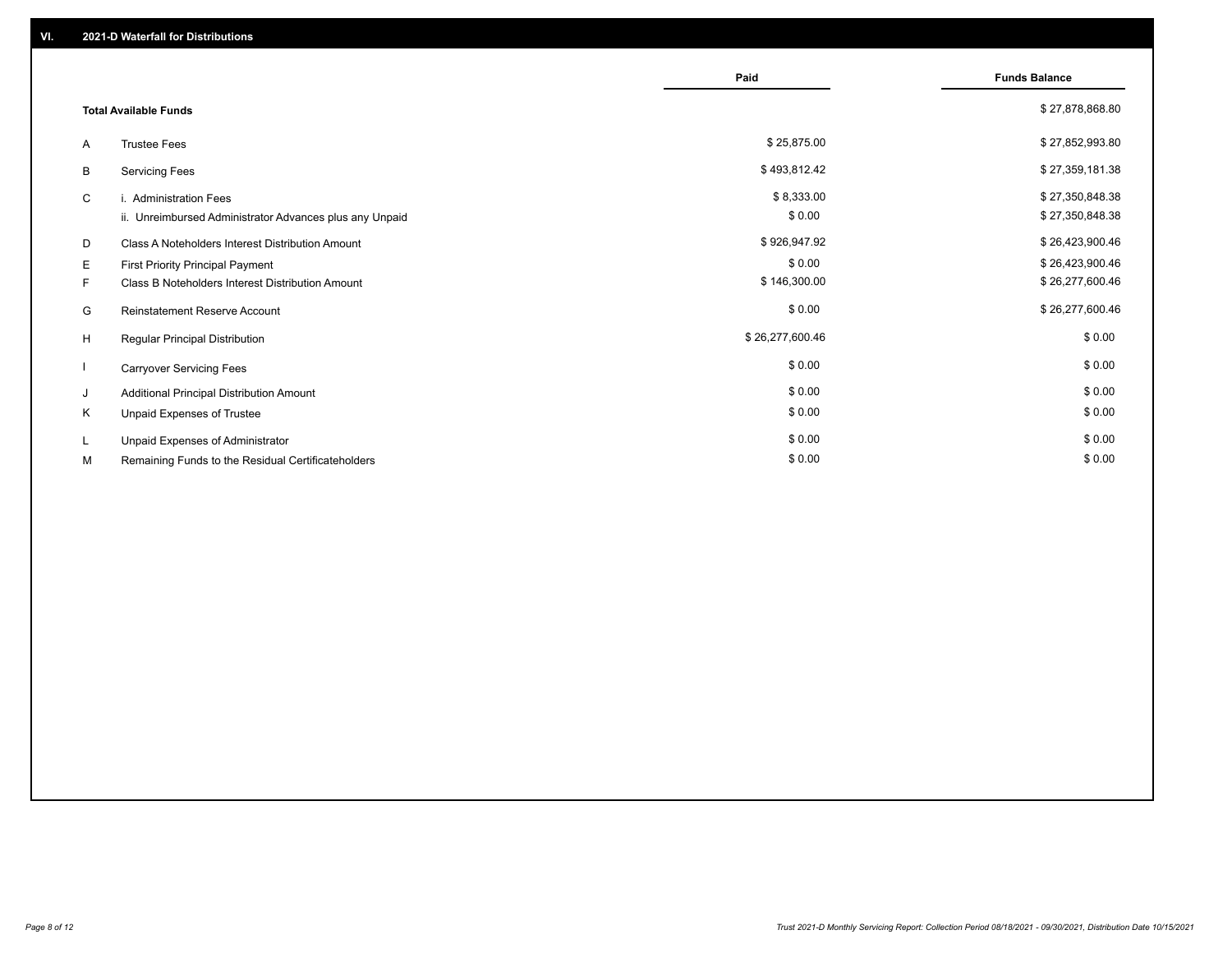| <b>Distribution Amounts</b>                                |                         |                         |                         |
|------------------------------------------------------------|-------------------------|-------------------------|-------------------------|
|                                                            | A <sub>1</sub> A        | A <sub>1</sub> B        | в                       |
| Cusip/Isin                                                 | 78449MAA4               | 78449MAB2               | 78449MAC0               |
| <b>Beginning Balance</b>                                   | \$382,000,000.00        | \$105,000,000.00        | \$40,000,000.00         |
| Index                                                      | <b>FIXED</b>            | <b>LIBOR</b>            | <b>FIXED</b>            |
| Spread/Fixed Rate                                          | 1.34%                   | 0.60%                   | 2.31%                   |
| Record Date (Days Prior to Distribution)                   | 1 NEW YORK BUSINESS DAY | 1 NEW YORK BUSINESS DAY | 1 NEW YORK BUSINESS DAY |
| <b>Accrual Period Begin</b>                                | 8/18/2021               | 8/18/2021               | 8/18/2021               |
| <b>Accrual Period End</b>                                  | 10/15/2021              | 10/15/2021              | 10/15/2021              |
| Daycount Fraction                                          | 0.15833333              | 0.16111111              | 0.15833333              |
| Interest Rate*                                             | 1.34000%                | 0.68850%                | 2.31000%                |
| <b>Accrued Interest Factor</b>                             | 0.002121667             | 0.001109250             | 0.003657500             |
| <b>Current Interest Due</b>                                | \$810,476.67            | \$116,471.25            | \$146,300.00            |
| Interest Shortfall from Prior Period Plus Accrued Interest | $\mathcal{S}$ -         | $\mathsf{\$}$ -         | $\mathsf{\$}$ -         |
| <b>Total Interest Due</b>                                  | \$810,476.67            | \$116,471.25            | \$146,300.00            |
| Interest Paid                                              | \$810,476.67            | \$116,471.25            | \$146,300.00            |
| <b>Interest Shortfall</b>                                  | $\frac{1}{2}$           | $\mathsf{\$}$ -         | $\mathsf{\$}$ -         |
| <b>Principal Paid</b>                                      | \$20,611,998.72         | \$5,665,601.74          | $\mathsf{\$}$ -         |
| <b>Ending Principal Balance</b>                            | \$361,388,001.28        | \$99,334,398.26         | \$40,000,000.00         |
| Paydown Factor                                             | 0.053958112             | 0.053958112             | 0.000000000             |
| <b>Ending Balance Factor</b>                               | 0.946041888             | 0.946041888             | 1.000000000             |

\* Pay rates for Current Distribution. For the interest rates applicable to the next distribution date, please see https://www.salliemae.com/about/investors/data/SMBabrate.txt.

**VII. 2021-D Distributions**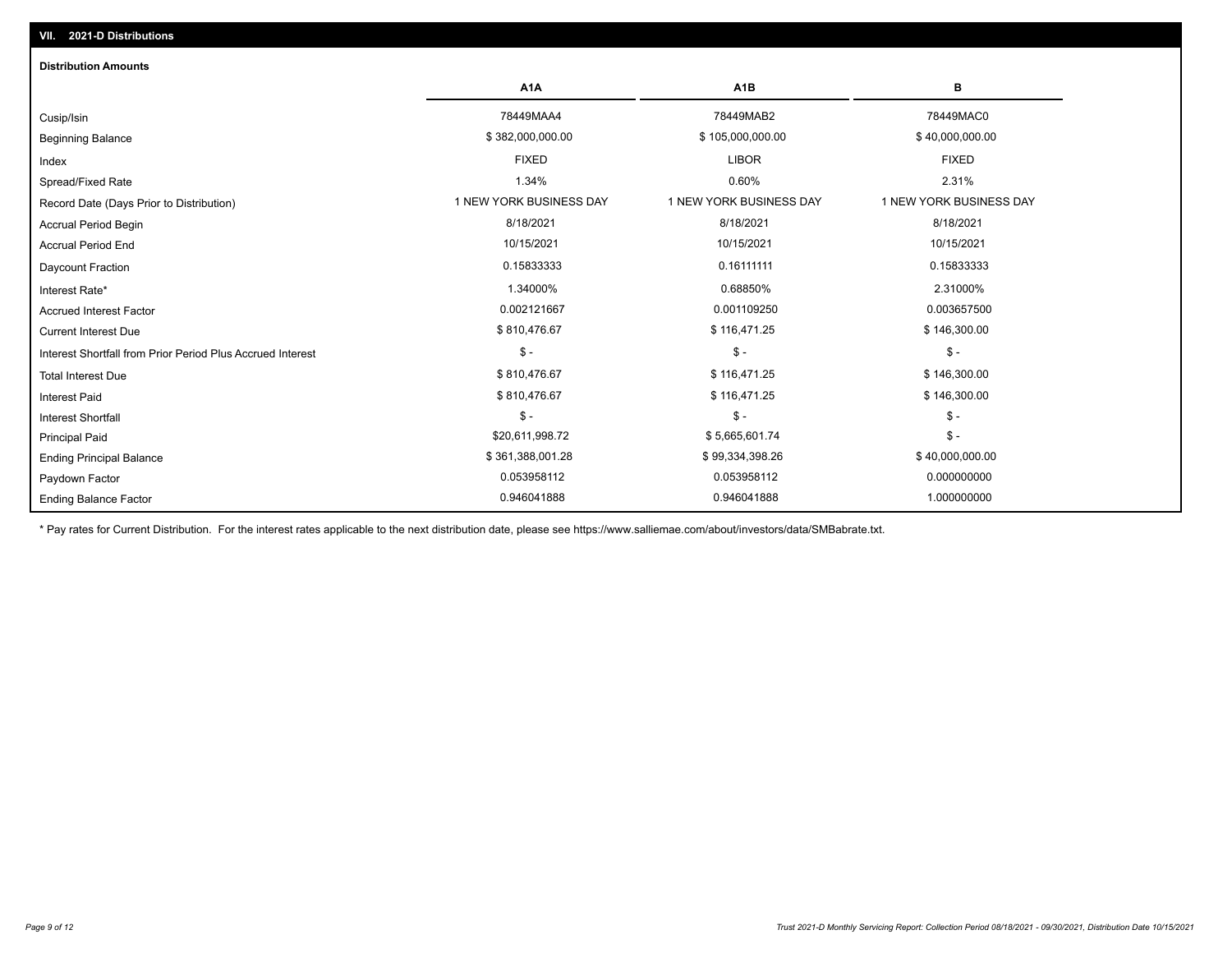## **Since Issued Total CPR**

$$
\text{total CPR} = 1 - \left(\frac{APB}{PPB}\right)^{\left(\frac{12}{MSC}\right)}
$$

APB = Actual period-end Pool Balance PPB = Projected period-end Pool Balance assuming no prepayments and no defaults Pool Balance = Sum(Principal Balance + Interest Accrued to Capitalize Balance) MSC = Months Since Cut-Off

I J Ι

## **Since-Issued Total Constant Prepayment Rate (CPR)**

Since-Issued Total CPR measures prepayments, both voluntary and involuntary, for a trust student loan pool over the life of a transaction. For each trust distribution, the actual month-end pool balance is compared against a month-end pool balance originally projected at issuance assuming no prepayments and defaults. For purposes of Since- Issued Total CPR calculations, projected period end pool balance assumes in-school status loans have up to a six month grace period before moving to repayment, grace status loans remain in grace status until their status end date and then to move to full principal and interest repayment, loans subject to interim interest or fixed payments during their in-school and grace period continue paying interim interest or fixed payments until full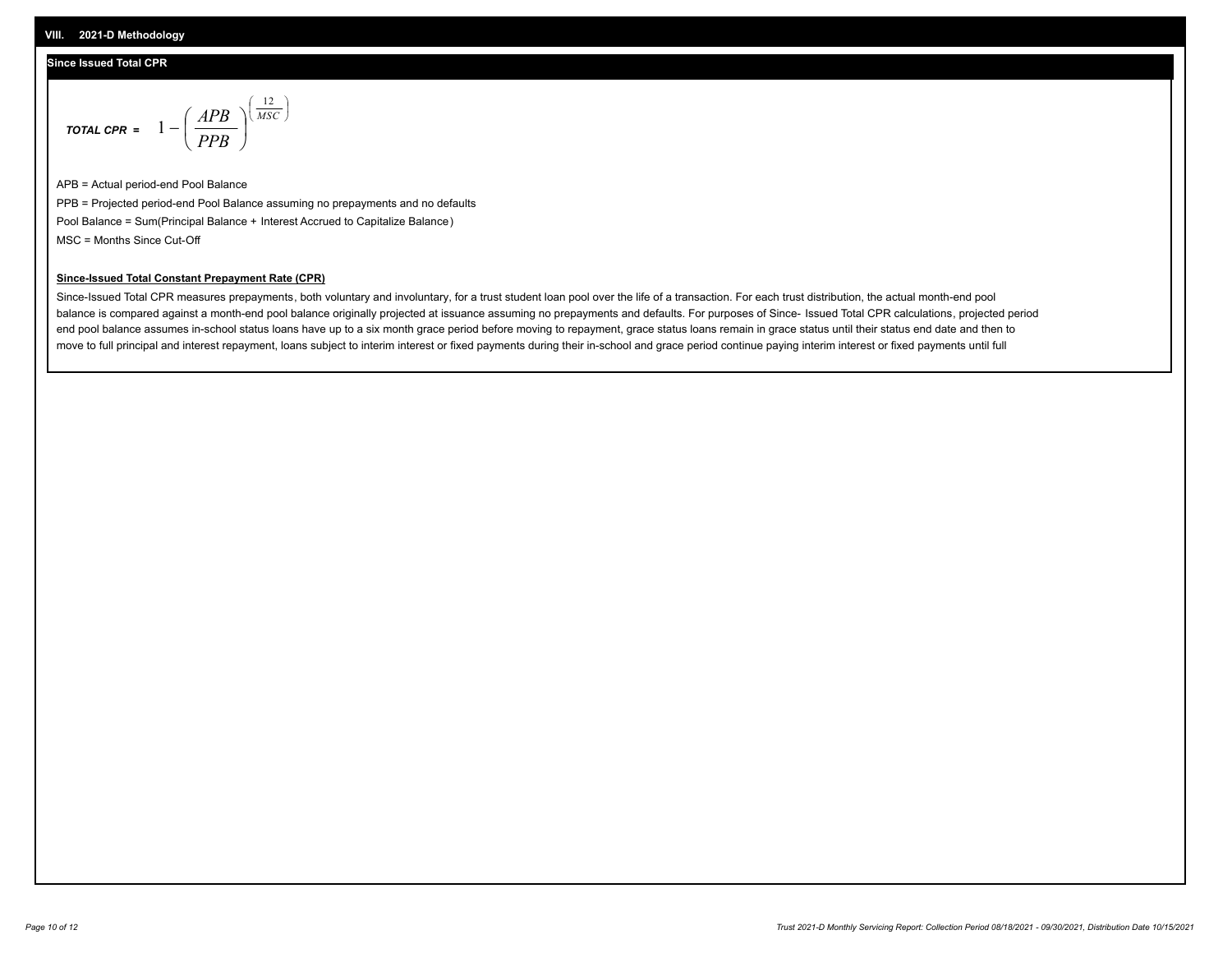# **EU RISK RETENTION**

As of the date of this report, Sallie Mae Bank confirms that (i) it retains, through its ownership of the Depositor (its wholly-owned subsidiary), a material net economic interest of not less than 5% of the aggregate principal balance of the Trust Student Loans in accordance with the EU Retention Rules ; (ii) the retained interest is held via ownership of the R Certificate; and (iii) the retained interest is not subject to any credit risk mitigation, any short position or any other credit risk hedge and has not been sold except as permitted by the EU Retention Rules.